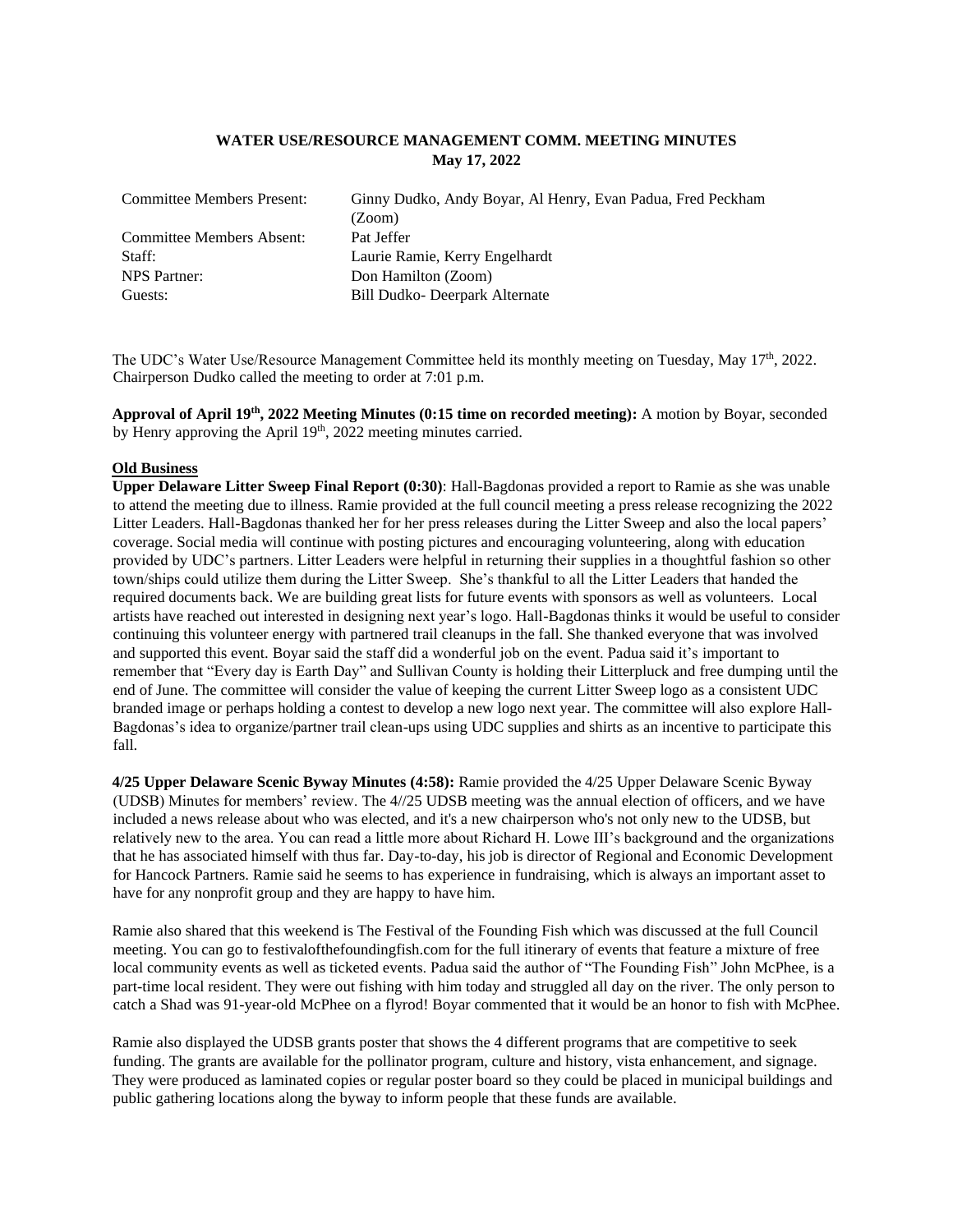**4/27 D&H Transportation Heritage Council Meeting Minutes (10:05):** Ramie provided a copy of the quarterly D&H Transportation Heritage Council meeting minutes from 4/27. The group met at the D&H Canal Historical Society's Museum and the newly opened facility Mid-Hudson Visitor Center in High Falls, NY. Ramie said that group had been working for 10 years on the historic DePuy Tavern building and raised 1.7 million for the renovation.

The DHTHC has been chartered through the New York State Education Department and has its tax identification number. Bill Merchant submitted a 501(c)3 application with a \$275 filing fee as the next step. When that designation is received, there may be a need to reorganize and meet more frequently than four times a year. Filming for the 4th chapter of the DVD series (covering the Port Jervis to Spring Glen area of the canal) has resumed. They are targeting a bus tour from Port Jervis to Spring Glen in November, when the leaves are down.

The 9th Annual Canal Festival will take place on 8/20 from 10 a.m. to 4 p.m. at the D&H Canal Park at Lock 31 on Rt. 6 between Hawley and White Mills, PA.

After three years, the National Park Service Upper Delaware is resuming their D&H Canal Days, although it's with half the number of schools they previously hosted. The dates are May 5-6 and June 2-3 at the Roebling Bridge starting at 9:30 a.m. Visitors are welcome.

D&H THC will meet next on 7/27 at the National Park Service Upper Delaware Scenic and Recreational River's Cowen Farm property.

**4/29 NPS Annual Water Safety Partners Report (16:55):** Ramie provided a detailed overview of the 4/29 NPS Annual Water Safety Partners Meeting. The NPS PowerPoint is available upon request. Keith Winslow provided these statistics to the group: there have been 74 drownings on the Upper Delaware River since 1980. Circumstances of 5 drownings in the Summer of 2021 were described; four had no PFD, one was not properly worn. They occurred while the male victims were swimming, boating, and wading. They have four Rangers to patrol the 73.4 miles of river this summer, supplemented by National Canoe Safety Patrol (NCSP) volunteers. The region has witnessed increased popularity since COVID but it's a different clientele. "The visitation has gone through the roof and the demographics are changing," Winslow said.

The National Canoe Safety Patrol (NCSP) Report was given by Commodore Larry Palmer and Vice-Commodore Jacqui Wagner. NCSP meets monthly with NPS to talk about how they can help. As a result, they've staggered their patrols to start later in the morning and expand the lengths of patrols. They have 10 new volunteers in 2022 so far. They would like to attract more local people, especially with the high gas prices. The group does extensive advertising and plans to promote NCSP at the same public events that NPS attends. They provide excellent training for a low cost. There is a Dick Rhodes Memorial Fund to defray the cost of equipment. They accept members age 16 and up. NCSP statistics were provided in the meeting minutes.

Ramie will send a letter to the NPS Water Safety Committee inquire about how the Upper Delaware's drowning statistics compare/rank with other federal waterways; clarify the legalities of using inflatable PFDs on the Upper Delaware River; express the committee's opinions about the new safety slogans for signage; and share the UDC's 4/29 Water Safety Partners meeting summary notes.

**5/10 Delaware River Sojourn Steering Committee Report (28:28):** Engelhardt attended a Zoom meeting on 5/10. The Delaware River Sojourn runs from June 18th to the 25th. The theme is "The river rocks". Friday 5/17 is the cleanup. As of 5/10 there had already been 356 reservations. The cleanup is maxed out at 20 people. The Upper Delaware portions have some of the highest counts so far 50 for Saturday and 58 for Sunday. The t-shirt has been finalized and merch is available on the website https://delawareriversojourn.com/. The Upper Delaware submitted its day plans. Day 1 Engelhardt will be participating in paddling from Ten Mile River down to the Lackawaxen Access and Sunday will be a tabling event with UDC and Delaware Highlands Conservancy. Her next committee meeting is 5/31.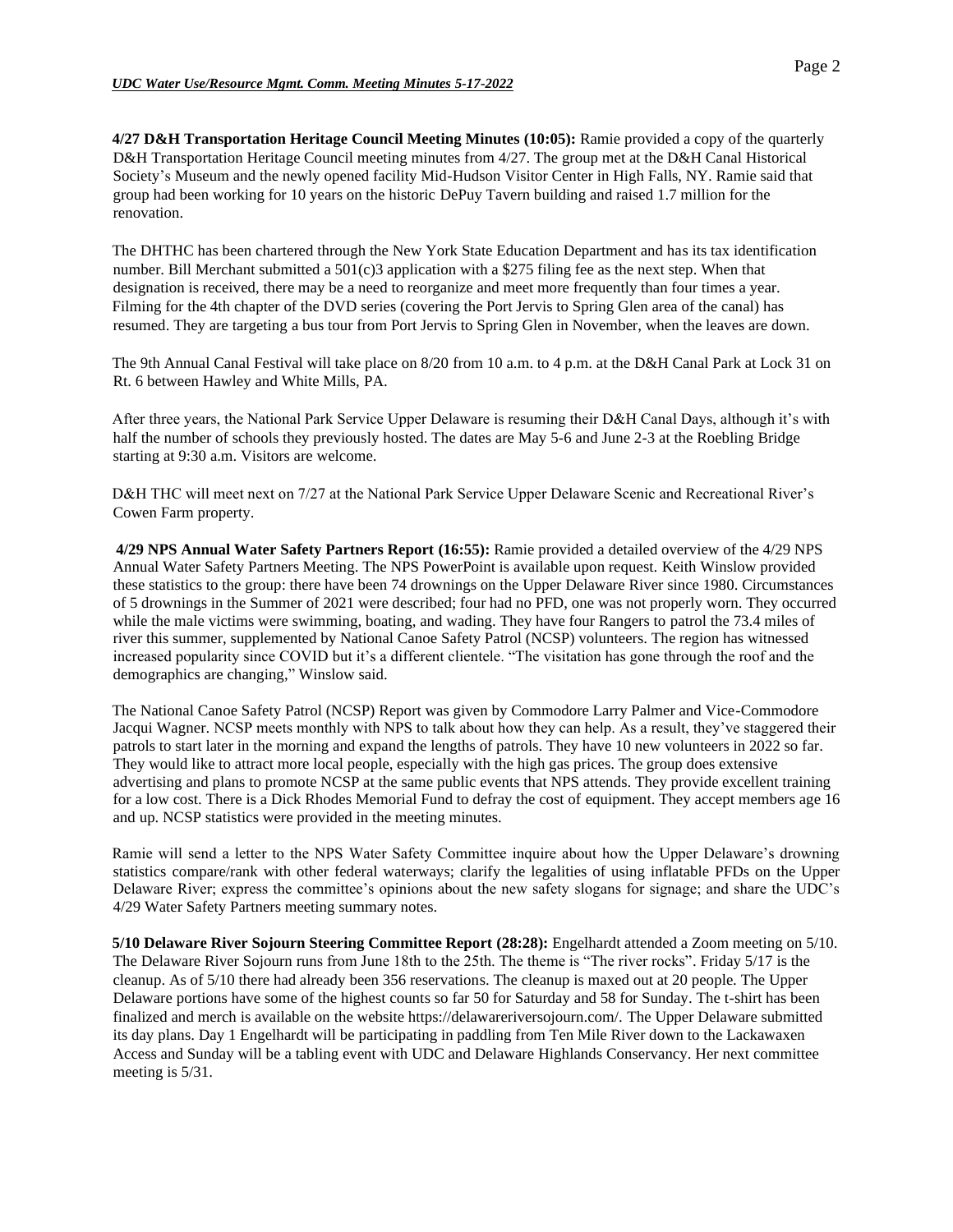### *UDC Water Use/Resource Mgmt. Comm. Meeting Minutes 5-17-2022*

**5/11 Delaware River Emergency Table Top Exercise Report (39:26):** Ramie attended this meeting virtually. A lot of people were in the room at the Monroe building in Stroudsburg The day before the meeting they released an ArcGIS map and their goal is to create these maps for EPA Regions and III of the Delaware River that have all the infrastructure, where equipment is located, where sensitive areas are, every river access and even endangered species, cultural resources, water intakes, and high recreation activities. That was a main objective of this exercise, to get everybody looking at the maps and see what was missing or what needed to be added. They did go through the same scenario Ramie described before of a railroad mishap with a train traveling south on the #2 Railroad Bridge that partially derails into the Delaware River at Sparrowbush, carrying crude oil which also spills. Ten tanker cars derail off the bridge on the shoreline and are partially in the water. Eight cars fall off the tracks and are on their side; two cars are hanging off the bridge into the water at an angle. One railcar exploded and is fully engulfed in flames. Thick black smoke is billowing east towards Sparrowbush. One train car is actively leaking product; there's an oily sheen on the water. Ramie said there was no Sparrowbush or NY representation so the focus was shifted to Portland, PA. They plan to do an onsite full-scale drill in the fall. They would like to set up an information command center with a press conference also.

**5/11 Lackawaxen River Cleanup Meeting Report (44:03):** Ramie read the report provided by Hall-Bagdonas. Mike Coppala from Keep Hawley Honesdale Beautiful (KHHB), Dan Santoro of Housefly Fishing and Balthasar Harrison of Harrison Signs and Hall-Bagdonas met to discuss the June event on May 11<sup>th</sup>. You'll find an event poster in the meeting packet. Santoro expects around 50 people for the June event starting at 10 a.m. He would like the Housefly group to focus on Hawley and knows a lot of trouble sites. Harrison and Coppala will be taking kayaks from the CVS lot in Honesdale towards KMART. The Hawley Seascouts and she will focus on some trouble spots in-between. UDC will provide supplies and help with promotion. The Hopping Eagle Brewery will host an afterparty like last year and feature local band Phunk Musket. The event has been shared by Housefly, KHHB & UDC with lots of interaction. We had help from the local municipal authority last year and will be reaching out to them this year in advance for coordination. Ramie shared the event poster with the committee.

**Responses to Upper Delaware River Litter Bag Station Concept (45:53):** Engelhardt received a response from Keith Winslow in April that said he would discuss it with his management team. She reached back out to him and there was no final conclusion. She understands it's part of the busy season for them right now. She received a response from Paul Faucet from the PA Fish and Boat Commission and he asked for possible locations we had in mind. She suggested starting out with the Lackawaxen River access and the Narrowsburg River Access.

**River Access Updates: Highland, Ten Mile River (46:44):** Ramie reported regarding Highland River Access, Heather Jacksy said they're trying to rebid it because they came in too high. They are having trouble with that because their contract with the engineering firm ran out and they didn't have the funds to pay for the bid modification. Jacksy said the good news is that they might have additional funding from the State to help meet the funding gap.

Hamilton said now that the Conservation Fund has recently closed on the Ten Mile River property the Solicitor's Office is reviewing the agreement with The Conservation Fund for use of that property, and NPS has asked for a quick turnaround, hopefully by Memorial Day. Boyar asked if there is there any NPS presence there at this time? Hamilton said not at this time.

Hamilton was asked to advise NPS Maintenance about the poor condition of the Highland Access that NPS Upper Delaware co-manages with the NYS DEC due to a build-up of large logs and debris that is rendering it extremely difficult to use.

**Other:** None.

### **New Business**

**"Is New York's Delaware River Public or Private for Anglers?" by Beau Beasley from** *FlyFisherman (58:59):* Ramie said just note that when it says editorial that translates to opinion. Peckham said he read the article and Beasley kept referencing navigable waters. It has nothing to do with ownership of the bottom of the river. A